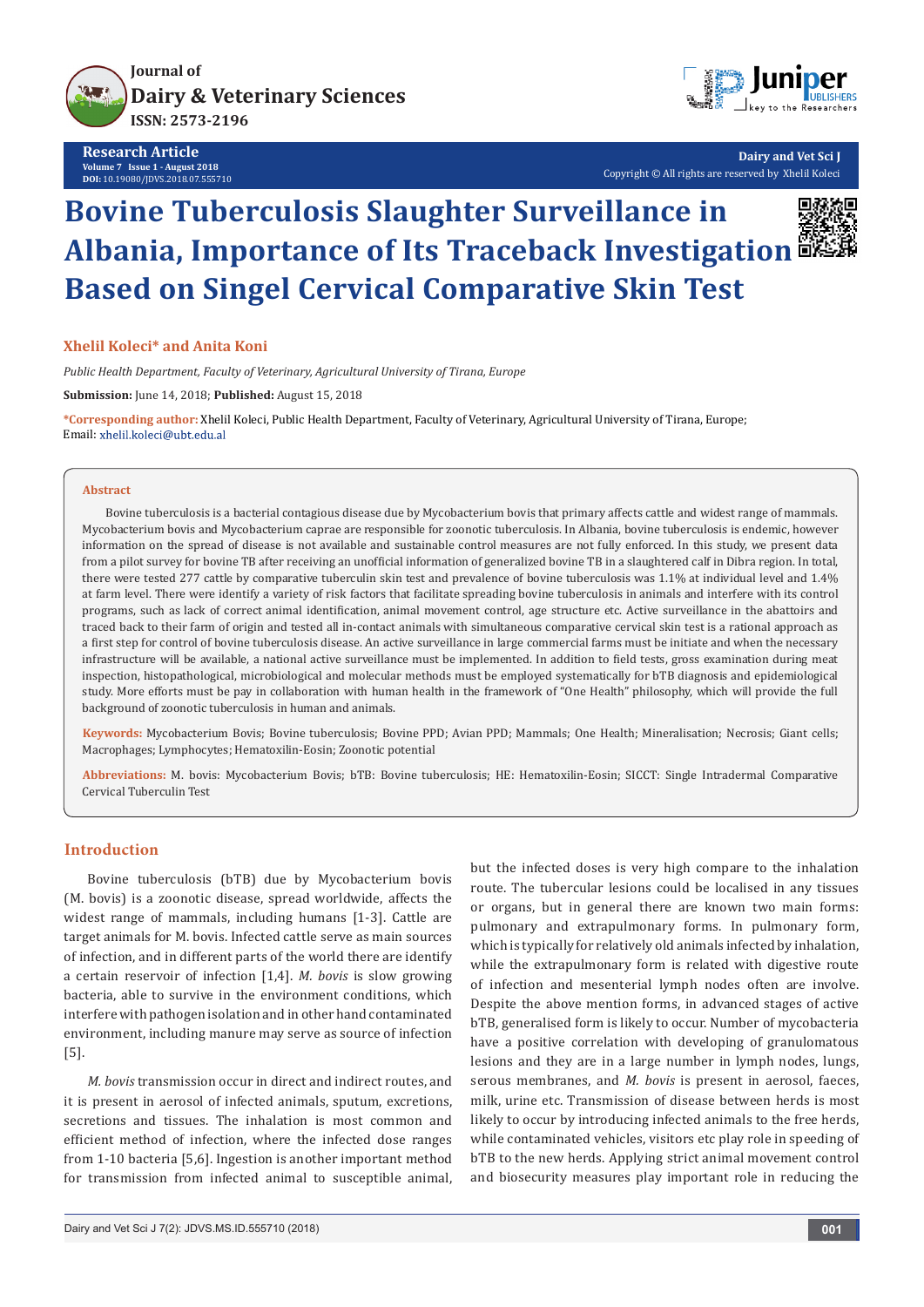risk of transmission of bTB. Appling the quarantine measures at national and regional level and isolation procedures at farm levels are extremely important for limiting spreading of bTB.

The importance of bTB for animal health and zoonotic potential enforced program control application, which date back since early 1900. Two main factors play significant positive impact on bTB control: milk pasteurisation and identifying of infected animal by using tuberculin skin test. There is estimated that *M. bovis* is responsible for up to 10% of all human cases [6]. Any control program aims to eliminate bTB, either at regional and/or local level is based on systematic programs of tuberculin skin test, stamping out of positive cattle; active surveillance at abattoirs; strict animal movement control; frequently testing of infected herds; depopulation of wild reservoir animals, heat treatment and milk pasteurisation, farmer training, providing education program etc [7]. In Albania, the first bTB cases were recorded during 1935-1940, but the official reports and control program of bTB started in 1960 [8]. In 1959, the prevalence of bTB was 2.6% at animal level. In 1964, the serious outbreaks occurred in several districts. Interestingly, in 1977 and subsequent years, bTB cases have been reported after ten years in areas that were officially bTB free. The control program was evaluating as effective and the incidence of bovine tuberculosis from 1973 to 1987, decreased 16 to 24 times. The tuberculin test involved almost 50% of the cattle population. In 1988, bTB prevalence at national level was 0.116% [2]. In the 1990, the socio-economic changes have had an impact on farm organisation and veterinary services. Animals were tested on incidental basis and no information was available on disease prevalence. Bovine and avian tuberculin produced at ISUV was used for the field diagnosis. No quality assurance testing was performed during production process. The meat inspection was not done in all cases as many animals are not slaughter under control. In last years, number of tested animals is reduced and laboratory data on bTB confirmation almost do not exists.

In this study, we present results from a pilot study on usefulness of surveillance of bTB based on SICCT by tracing back the farm origin of a calf infected by bTB. In addition, gross lesions and histological changes of affected tissue are described.

## **Materials and Methods**

In this study, we tested all eligible cattle present in 141 holdings in entirely epidemiological unit and tissue samples were collected from slaughtered animals, which were judged as positive in comparative tuberculin skin test. The criteria for including animals were age over 1-month, healthy status and animals that belong to the village that was consider as epidemiological unit. In addition, there was used certified bovine and avian PPD tuberculin, appropriate syringes, clipper and calliper. The details data for each animal were recorded according designated template for the skin test purpose. In total, there were tested 277 animals by single intradermal comparative cervical tuberculin test (SICCT). Briefly, the tested animal ear tag was recorded, animal was restrained, the injection

sites were prepared, the skin was measured, recorded and both tuberculin were correctly intradermal injected. The test was applicated according to European Union guideline 64/432/EEC. The injection sites were prepared at the 1/3d of middle of the neck. The doses of the tuberculin were 0.1 ml, which contain 3000UI and 2800 UI for bovine and avian PPD, respectively. The results were read  $72 \pm 2h$  and the data were recorded in the same template used at day zero. The criteria for classification of animal health status are described in Table 1. The criteria for classification of animal health status are described in Table 1.

|  |  |  | Table 1: Criteria used for animal classification according to results |  |  |
|--|--|--|-----------------------------------------------------------------------|--|--|
|  |  |  | obtained from single intradermal comparative tuberculin test (SICTT). |  |  |

| Animal<br>status | <b>Skin</b><br>thickness<br>difference<br><b>before</b><br>and 72h<br>$±$ 2h after<br>avian PPD<br>injection | <b>Skin</b><br>thickness<br>difference<br>hefore<br>and 72h<br>$±$ 2h after<br>bovine<br><b>PPD</b><br>injection | <b>Skin</b><br>thickness<br>difference<br><b>before</b><br>and 72h<br>$±$ 2h after<br>hovine<br><b>PPD</b><br>injection | <b>Skin</b><br>thickness<br>difference<br>hetween<br>hovine<br>PPD and<br>avian PPD |  |
|------------------|--------------------------------------------------------------------------------------------------------------|------------------------------------------------------------------------------------------------------------------|-------------------------------------------------------------------------------------------------------------------------|-------------------------------------------------------------------------------------|--|
| Positive         | $>4$ mm                                                                                                      | $>4$ mm                                                                                                          | $\ddot{}$                                                                                                               | $>4$ mm                                                                             |  |
| Negative         | $<$ 2 mm                                                                                                     | $<$ 2 mm                                                                                                         | -                                                                                                                       | $<$ 2 mm                                                                            |  |
| Doubtful         | $2-4$ mm                                                                                                     | $2-4$ mm                                                                                                         | 土                                                                                                                       | $2-4$ mm                                                                            |  |

### **The Tissues**

The positive animals were slaughtered, and detailed meat inspection was carried out. The gross lesions were identified, recorded and selected pair samples were collected; fresh samples were used for isolation of suspected mycobacteria (data not show), the tissues fixed in 10% buffer solution of formalin were used for histopathological examination. The samples were collected from the initial case with suspected bTB lesions (liver, spleen and mesenteric lymph nodes) detected during routine meat inspection and from three positive animals (lung lesions, retropharyngeal, mediastinal and mammary lymph nodes) in SICT.

## **Gross Lesion Examination**

Examination was done based on knife and eye method and presence of tubercular lesions was judged by naked-eye. From organs with visible tubercular lesions, both fresh and fixed samples were collected and submitted to the laboratory of animal infectious disease, Faculty of Veterinary Medicine, Tirana.

### **Histopathological Examination**

The fixed samples were stained by using the standard haematoxylin-eosin (H&E) method, and prepared microscopic slides were exanimate under light microscope.

#### **Results and Discussion**

The single comparative skin test results are present in Table 2. In this study, 277 cattle from 140 holdings were tested with single intradermal cervical comparative skin test (SICCT). The final judgment for classification of individual animals for their health status was based on difference of skin thickness and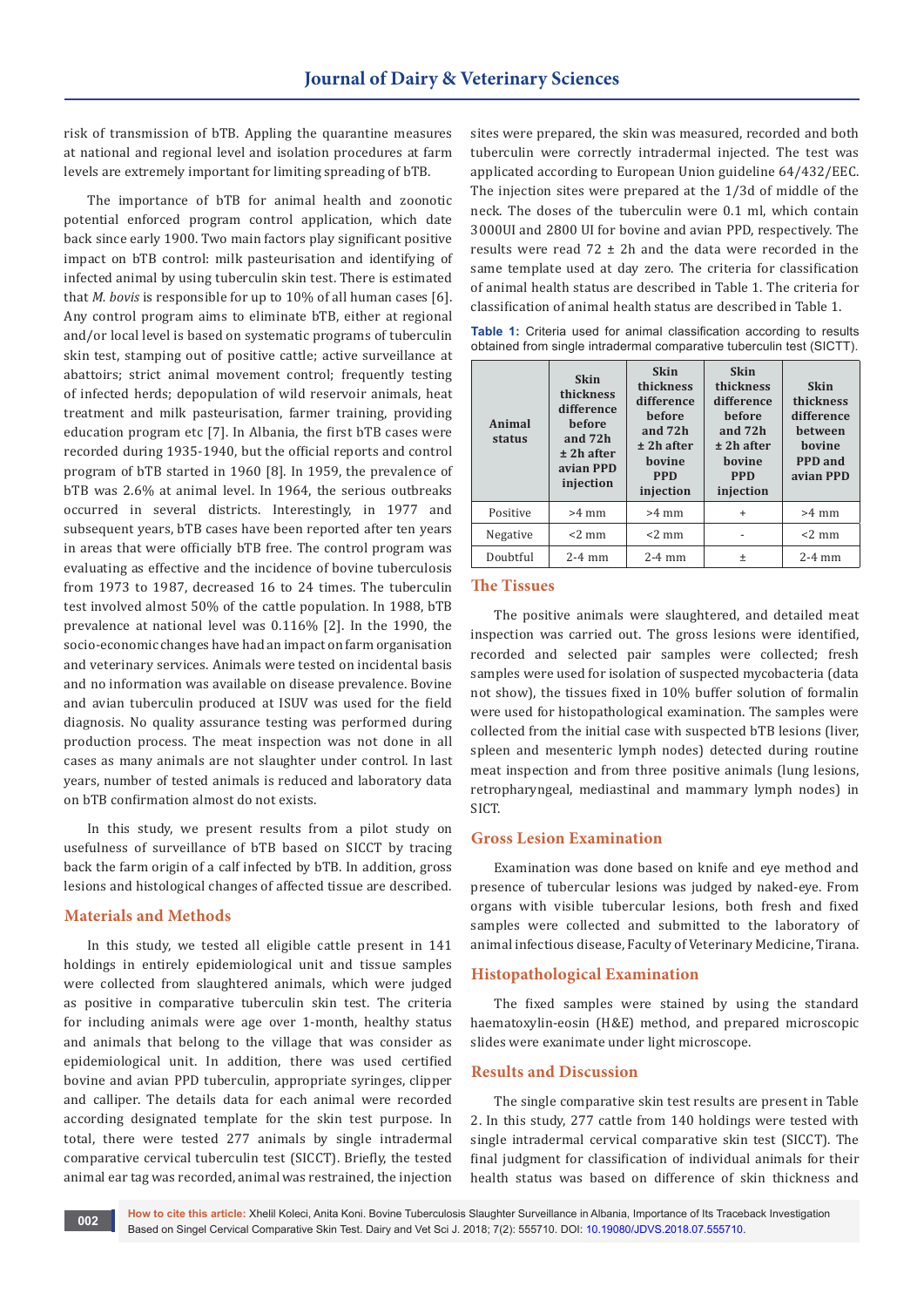presence of inflammatory oedema, fluctuation and presence of necrosis etc.

| <b>Parameters</b>                             | <b>Number</b> | Percent |
|-----------------------------------------------|---------------|---------|
| Total number of<br>farms                      | 141           | 100 %   |
| Farm tested                                   | 140           | 99.3 %* |
| Positive farms                                | 2             | 1.4%    |
| Farms with doubtful<br>animals                | $\mathcal{L}$ | 1.4%    |
| Tested animal                                 | 277           | 100 %   |
| Positive animal from<br>simultaneous test     | 3             | 1.1%    |
| Doubtful animals<br>from simultaneous<br>test | 3             | 1.1%    |
| Negative animals<br>(free from bTB)           | 271           | 97.8%   |

| <b>Table 2: Results of SICT of tested animal.</b> |  |  |  |  |  |  |  |
|---------------------------------------------------|--|--|--|--|--|--|--|
|---------------------------------------------------|--|--|--|--|--|--|--|

Based on the study results, disease prevalence of bovine tuberculosis of cattle population at village Blliçe was 1.1% at individual level and 1.4% at farm level. Referring to OIE criteria where disease prevalence should be less than 0.2% in order to classify the unit free from bovine tuberculosis at farm level, the study area could be classify as affected and bTB as enzootic status. Based on available data three main risk factor that affect the control program and/or can have impact on bTB spreading were identified.

### **Herd Size**

The average size of farms is two animals/holding, 43% of them own only one cattle, while 1.5% of farmers have over five cattle per farm. Only a very few (0.7%) have 10 animal/ holding. This trend of cattle distribution per farm follow the national pattern, where 73% of the farms have a size ranged 1-4 animals and only 5% have a size bigger than 50 animals per farm. Apparently, this size farm does not support bTB transmission,

| <b>Tabel 3: Factors that influence bTB controlled.</b> |
|--------------------------------------------------------|
|--------------------------------------------------------|

if the close herd management is in place. In the reality, animals managed in one village have close contact between them, they share the routes, water sources, pastures and often the bulls. Those conditions are risk factors that facilitate bTB spreading within and between heads. We strongly suggest the extensions program must consider practical aspects of biosecurity and correct implementation at farm level.

## **Age Herd Structure**

bTB is a typical chronic disease, so it is assuming that clinical disease, if appear, could be detect generally in older animals. In our study, the overall age of tested animals was 5.8 years old, ranged from 1 month to 20 years old. Age structure is accepted as a risk factor for developing typical tubercular lesions. At advanced stage of the disease, the number of mycobacteria and severity of lesions obviously increase. It is important to highlight that older animal and animal where the bTB is in advanced case, the cell mediated immunity response is affected negatively and either official skin test and/or INF-± test do not detect all affected animals. To increase sensitivity, we recommend using ELISA test as a cleaver choice aims to detect the infected animals, which may be negative in SICCT and  $\pm$  - INF tests.

## **Correct Identification of Animals**

The first step for disease surveillance is animal identification and strict animal movement control. Animal identification was identified as a poor and risk factor for control of infectious disease in general and bTB in particular. Furthermore, present farm buildings conditions are not adequate for implementing of cleaning and disinfection procedures. As it is shown in Table 3, 121 cattle (43.7%) were unidentified, missing one ear tag was recorded in 301(0, 8%) animals and only 102 of them or 36.8% were correctly identified. Furthermore, 24 animals (8.7%) were not ear tagged, because the farmers refused. Based on measures made 72±2h, three animals were positive on SICCT. Detailed data for reactors is given in Table 4 and Figure 1.

| <b>Considered rick factors</b>                                 | The parameter | <b>Comments</b>                                                                                                                                              |
|----------------------------------------------------------------|---------------|--------------------------------------------------------------------------------------------------------------------------------------------------------------|
| Average farm size (as number of animals)                       | 2 animals     | Farm size ranged from 1 to 10 animals; specifically, 43% with 1 cattle,<br>32% with 2, 12% with 3, 10% with 4, 1.5% with 5 and only 0.7% with<br>10 animals. |
| Average age of tested animal                                   | 5.8 years old | 23% of animal tested until 1 years old, 14% 1-3 years old, 21% 4-6<br>years old, 20% 7-9 years old, 16% 10-13 years old and 6.1% over 14<br>years old        |
| The oldest tested animals                                      | 20 years old  | 4 animals or round 1.4 %                                                                                                                                     |
| Unidentified animal (animal without ear tag)<br>at tested time | 121animals    | round $44\%$                                                                                                                                                 |
| Animals with one ear tag at tested time                        | 30 animals    | round $11\%$                                                                                                                                                 |
| Animals found to be corrected ear tagging at<br>tested time    | 102 animals   | 36.5%                                                                                                                                                        |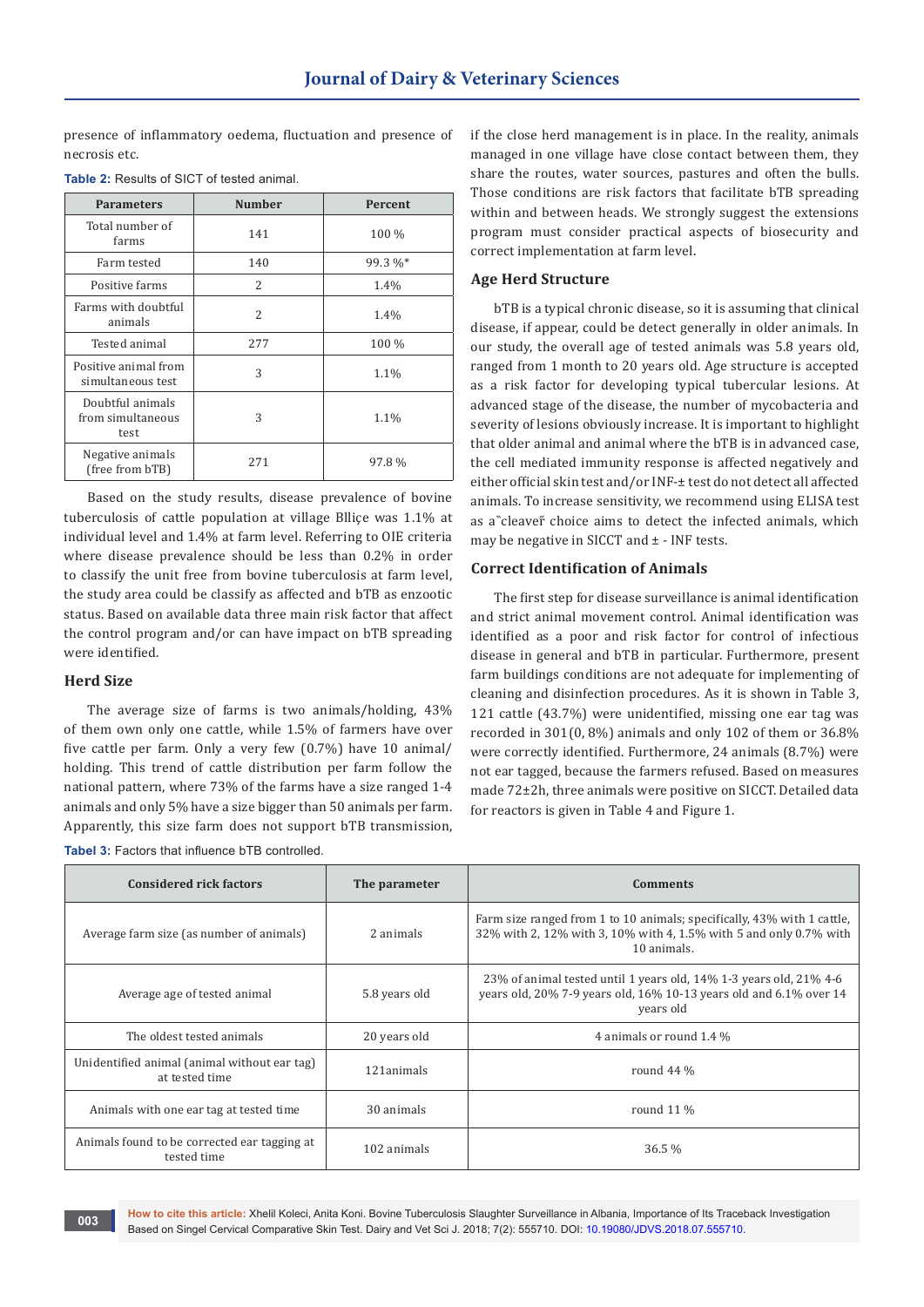|  |  |  | <b>Journal of Dairy &amp; Veterinary Sciences</b> |  |
|--|--|--|---------------------------------------------------|--|
|--|--|--|---------------------------------------------------|--|

| Number of animals refused to be era tagged<br>by the owners | animals | $8.5\%$ |
|-------------------------------------------------------------|---------|---------|
|-------------------------------------------------------------|---------|---------|

**Table 4:** Detailed data on positive animal from SICCT.

| ID  |                  | Age in |     | Skin thickness before and $72\pm2h$ after tuberculin injection, their<br>differences and results respectively |     |                          |     |      |                   |           |                                                |                        | <b>Final</b> |
|-----|------------------|--------|-----|---------------------------------------------------------------------------------------------------------------|-----|--------------------------|-----|------|-------------------|-----------|------------------------------------------------|------------------------|--------------|
|     | <b>Breed</b>     | vears  |     | <b>Avian PPD</b>                                                                                              |     |                          |     |      | <b>Bovine PPD</b> |           | difference<br><b>Bovine PPD -</b><br>avian PPD | <b>Comments</b>        | Result       |
| 842 | Simmental        | 5      | 6.5 | 7.8                                                                                                           | 1.3 | $\overline{\phantom{0}}$ | 7.3 | 15.0 | 7.7               |           | 6.4                                            | Oedema                 |              |
| 018 | Crossed<br>breed | 1.4    | 7.8 | 15                                                                                                            | 7.2 | $\ddot{}$                |     | 34.5 | 27.5              | $\ddot{}$ | 20.3                                           | Oedema and<br>necrosis |              |
| 017 | Crossed<br>breed | 6      | 7.2 | 12.5                                                                                                          | 5.2 | $\ddot{}$                | 6.5 | 17.0 | 10.5              | $\ddot{}$ | 5.2                                            | <b>Oedema</b>          |              |

**Table 5:** Distribution of typical tubercular lesions in infected animals included in this study.

|                      | Typical tubercular lesions and their distribution according to organs of each animal |                          |            |           |            |                          |            |                          |  |  |  |
|----------------------|--------------------------------------------------------------------------------------|--------------------------|------------|-----------|------------|--------------------------|------------|--------------------------|--|--|--|
| Organs / lymph nodes | Calf (index case)                                                                    | Animal 1                 |            |           | Animal 2   | Animal 3                 |            |                          |  |  |  |
|                      | <b>Yes</b>                                                                           | N <sub>o</sub>           | <b>Yes</b> | <b>No</b> | <b>Yes</b> | N <sub>o</sub>           | <b>Yes</b> | N <sub>o</sub>           |  |  |  |
| Lungs                |                                                                                      | $\overline{\phantom{0}}$ | $+$        |           | $\ddot{}$  |                          | $\ddot{}$  |                          |  |  |  |
| Liver                |                                                                                      |                          | $\ddot{}$  |           |            |                          | <b>NA</b>  | <b>NA</b>                |  |  |  |
| Spleen               | $\ddot{}$                                                                            |                          | $\ddot{}$  |           | $\ddot{}$  |                          |            | $\overline{\phantom{a}}$ |  |  |  |
| Lymph nodes          |                                                                                      |                          |            |           |            |                          |            |                          |  |  |  |
| Retropharyngeal      |                                                                                      |                          | $\ddot{}$  |           | $\ddot{}$  |                          |            | $\overline{\phantom{a}}$ |  |  |  |
| Mediastinal          |                                                                                      |                          | $\ddot{}$  |           | $\ddot{}$  |                          | $+$        |                          |  |  |  |
| Mesenteric           | $\ddot{}$                                                                            |                          | $\ddot{}$  |           |            | $\overline{\phantom{a}}$ |            |                          |  |  |  |
| Mammary              | NA                                                                                   | <b>NA</b>                | $\ddot{}$  |           | $\ddot{}$  |                          | <b>NA</b>  | <b>NA</b>                |  |  |  |



**Figure 1:** Positive result from bovine PPD. Animal infected with bTB based on SICCT. The reaction was read 72 hours after injection. The inflammatory response against bovine PPD is clearly visible, while reaction to avian PPD is much less. As the difference of skin thickness between avian PPD and bovine PPD was 20.3cm and animal were classified as positive.

Positive animals, according to the veterinary low, were slaughtered at regional sanitary abattoir and detailed meat inspection was performed. All affected organs were recorded, filmed and proper samples were collected. The results of close examination of animal carcasses are presented in Table 5 and Figure 2. Histopathological examination of samples collected from carcases, showed presence of cell alterations and presence of typical structures in response to *M. bovis* infection.

Microscopical examination indicate presence of typical changes in all samples, however the intensity of caseous necrosis, lymphocytic infiltration, presence of giant cells etc varies according to the stage of lesions (Figure 3).



**Figure 2:** Gross lesions in positive cattle. Tubercular lesions A: Thoracic cavity, parietal pleura is heavy invaded by military tuberculosis (arrows), thoracic surface of diaphragm is severely affected the fibrous masses of white-pink color resembling cauliflower.

B: Mesenteric lymph nodes, arrows indicate the presence of tubercular lesions; they were significantly enlarged and visible from a certain distance.

C: A typical granulomatous lesion in spleen of SICCT positive animal slaughtered as positive. Encapsulation and calcification were present detected during cutting.